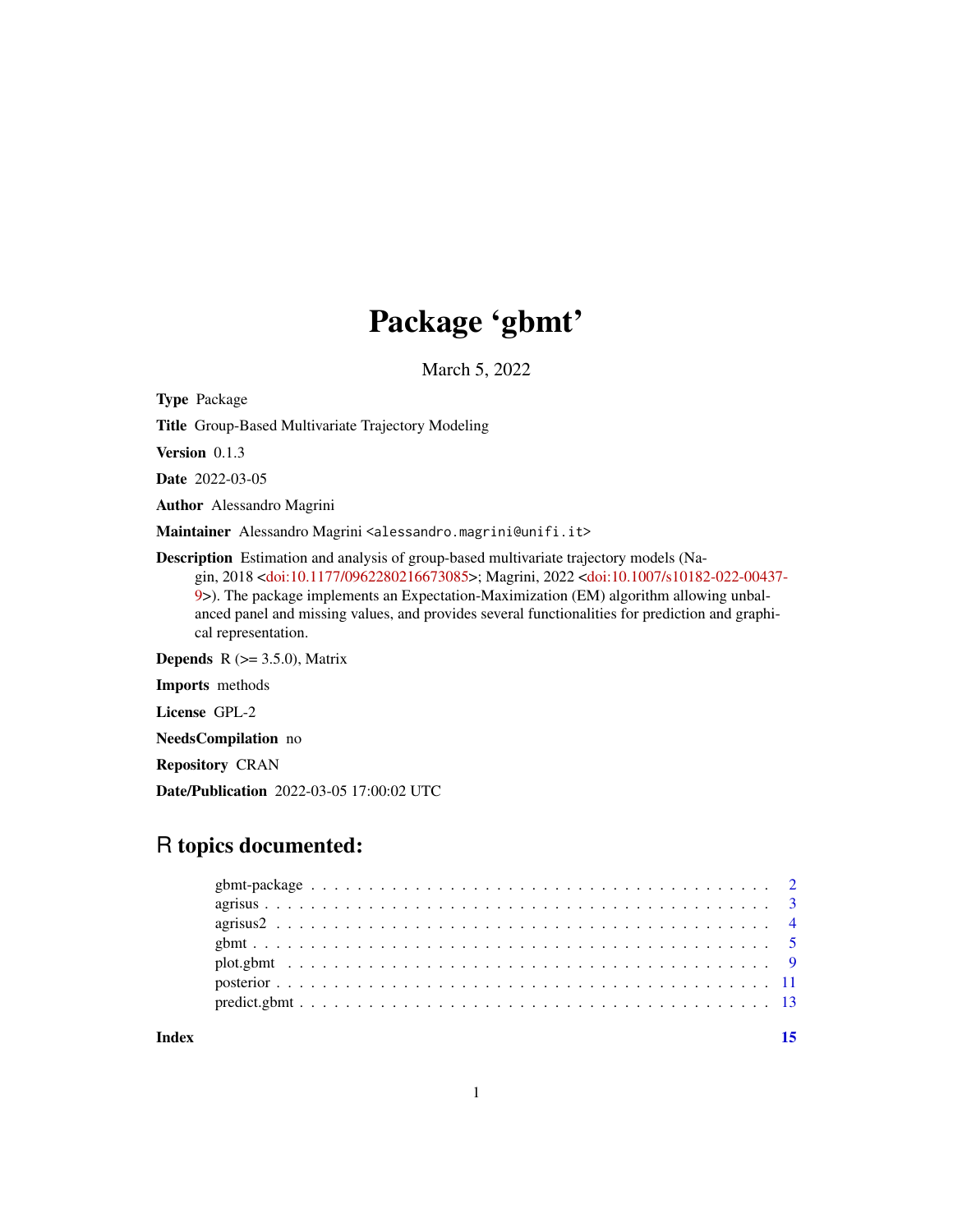<span id="page-1-0"></span>

#### Description

Estimation and analysis of group-based multivariate trajectory models.

#### Details

| Package: | gbmt       |
|----------|------------|
| Type:    | Package    |
| Version: | 0.1.3      |
| Date:    | 2022-03-05 |
| License: | $GPL-2$    |

Group-based trajectory modeling is a statistical method to determine groups of units based on the trend of a multivariate time series. It is a special case of latent class growth curves where the units in the same group have the same trajectory (Nagin, 2005), but it assumes a multivariate polynomial regression on time within each group, instead of a univariate one, to account for multiple indicators (Nagin et al., 2018; Magrini, 2022). A group-based multivariate trajectory model is estimated through the Expectation-Maximization (EM) algorithm, which allows unbalanced panel and missing values. The main functions currently implemented in the package are:

- [gbmt:](#page-4-1) to estimate a group-based multivariate trajectory model;
- [predict.gbmt:](#page-12-1) to perform prediction on trajectories;
- [plot.gbmt:](#page-8-1) to display estimated and predicted trajectories;
- [posterior:](#page-10-1) to compute posterior probabilities for new units.

#### Author(s)

Alessandro Magrini <alessandro.magrini@unifi.it>

#### References

A. Magrini (2022). Assessment of agricultural sustainability in European Union countries: A groupbased multivariate trajectory approach. *Advances in Statistical Analysis*, published online: March 2022. DOI: 10.1007/s10182-022-00437-9

D. S. Nagin, B. L. Jones, V. L. Passos and R. E. Tremblay (2018). Group-based multi-trajectory modeling. *Statistical Methods in Medical Research*, 27(7): 2015-2023. DOI: 10.1177/0962280216673085

D. S. Nagin (2005). Group-based modeling of development. Harvard University Press, Cambridge, US-MA.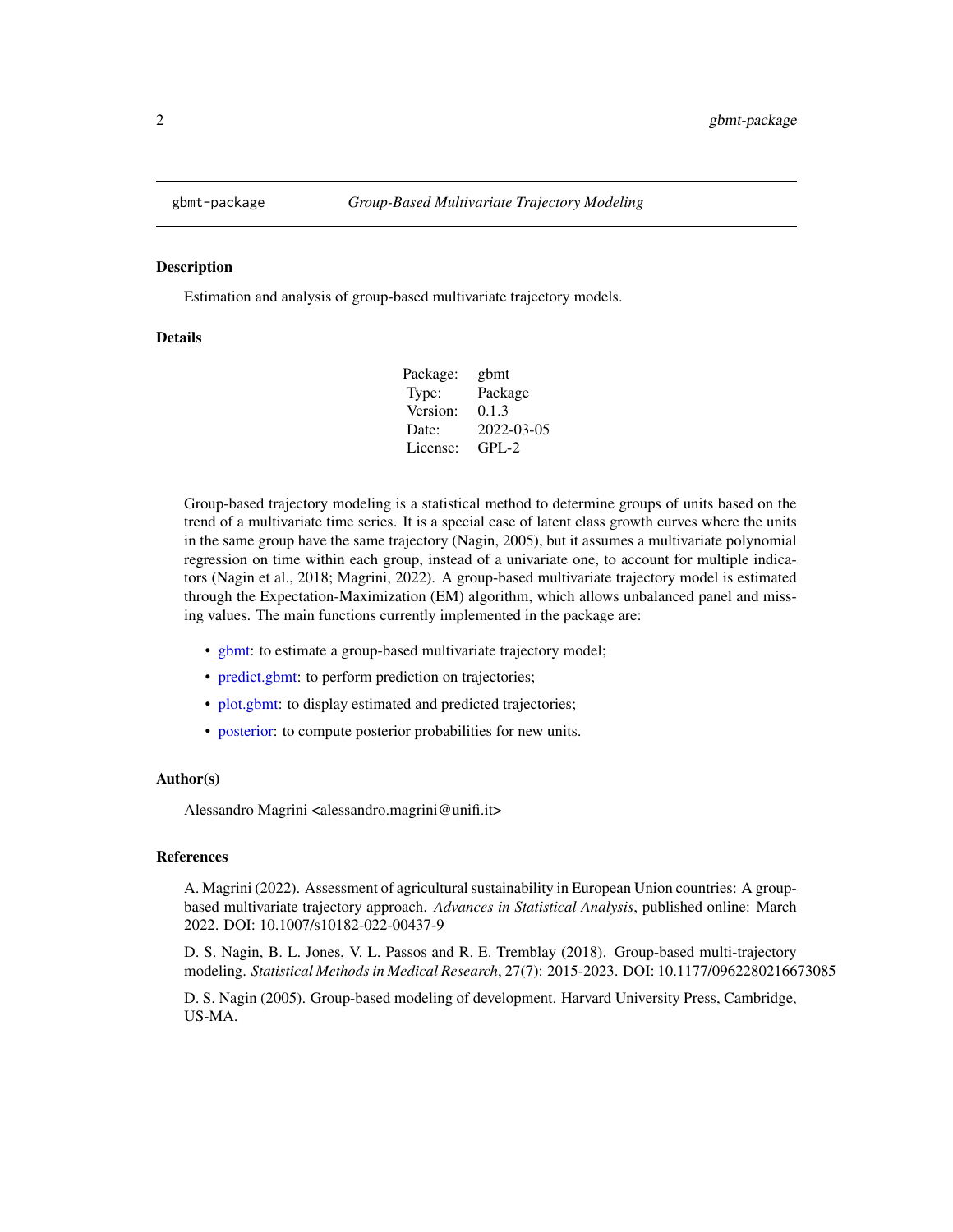<span id="page-2-1"></span><span id="page-2-0"></span>

#### **Description**

Data on several indicators covering the economic, social and environmental dimensions of agricultural sustainability for 26 EU countries in the period 2004-2018.

#### Usage

data(agrisus)

#### Format

A data.frame with a total of 390 observations on the following 16 variables:

Country Country name.

Country\_code Country code.

Year Time of measurement (year).

Date Time of measurement (date).

- TFP\_2005 Total Factor Productivity (TFP) index of agriculture (2005=100). Source: CMEF.
- NetCapital\_GVA Net capital stocks in agriculture (2015 US dollars) to gross value added of agriculture (2015 US dollars). Source: Faostat.
- Manager\_ratio Ratio young/elderly for farm managers (number of managers with less than 35 years by 100 managers with 55 years and over). Source: CMEF.
- FactorIncome\_paid\_2010 Real income of agricultural factors per paid annual work unit (index 2010=100). Source: Eurostat.
- EntrIncome\_unpaid\_2010 Net entrepreneurial income of agriculture per unpaid annual work unit (index 2010=100). Source: Eurostat.
- Income\_rur Median equivalised net income in rural areas (power purchasing standard). Source: Eurostat.
- Unempl\_rur At-risk-of-poverty rate in rural areas (%). Source: Eurostat.
- Poverty\_rur Unemployment rate in rural areas (%). Source: Eurostat.
- RenewProd Production of renewable energy from agriculture (share of total production of renewable energy, %). Source: CMEF.
- Organic\_p Area under organic cultivation (share of utilized agricultural area, %). Source: Faostat.
- GHG\_UAA Greenhouse gas emissions due to agriculture (million CO2 equivalent grams per hectare of utilized agricultural area). Source: Faostat.
- GNB\_UAA Gross nitrogen balance (tonnes of nutrient per hectare of utilized agricultural area). Source: Eurostat.

#### **Note**

This is the dataset employed in Magrini (2022).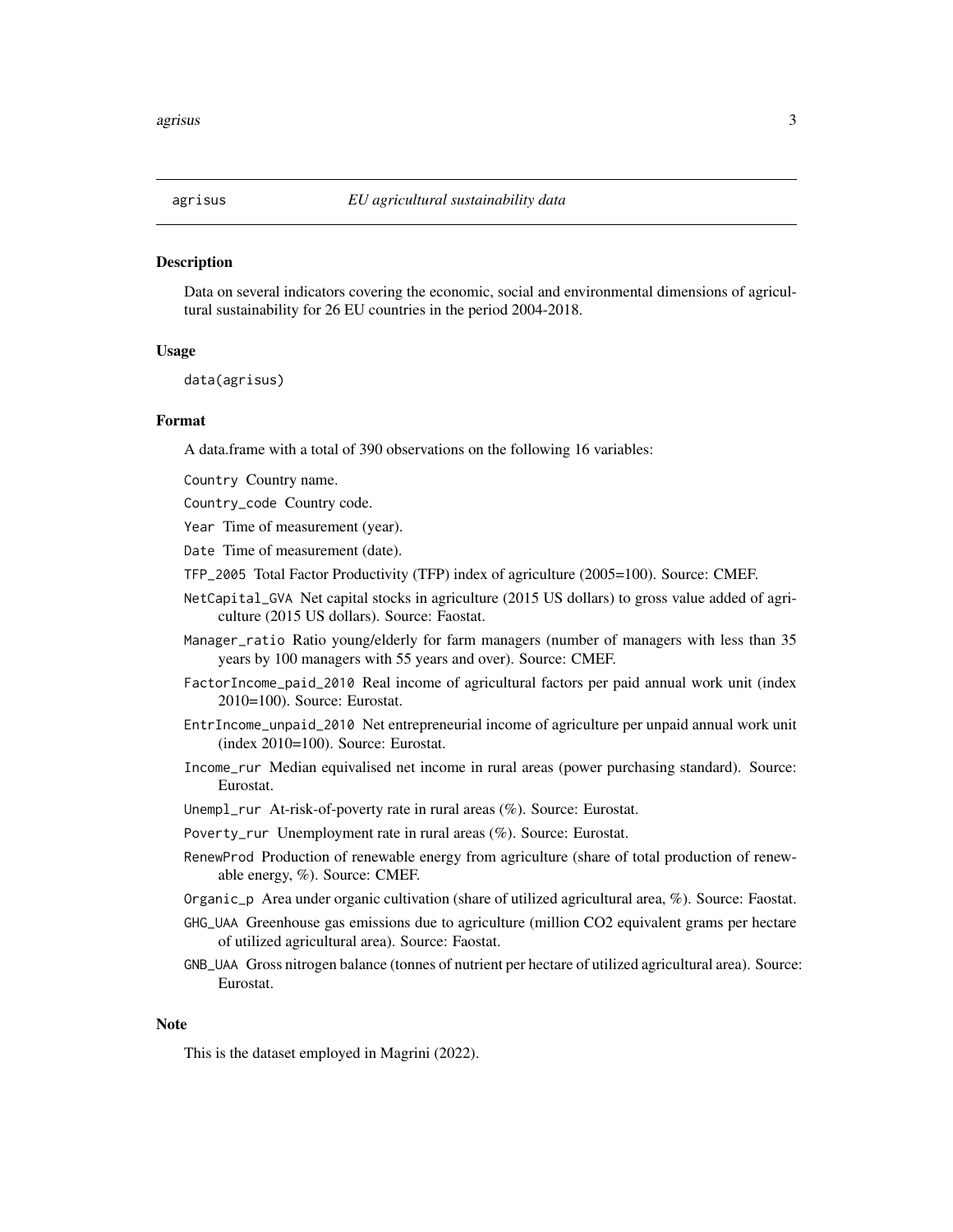#### <span id="page-3-0"></span>References

European Commission (2022). Eurostat database. https://ec.europa.eu/eurostat/data/database European Commission (2020). Common Monitoring and Evaluation Framework (CMEF) for the CAP 2014-2020. https://agridata.ec.europa.eu/extensions/DataPortal/cmef\_indicators.html

Food and Agriculture Organization (2022). FAOSTAT statistical database. https://www.fao.org/faostat/en/#home

A. Magrini (2022). Assessment of agricultural sustainability in European Union countries: A groupbased multivariate trajectory approach. *Advances in Statistical Analysis*, published online: March 2022. DOI: 10.1007/s10182-022-00437-9

#### See Also

[agrisus2](#page-3-1)

<span id="page-3-1"></span>

| agrisus2 | EU agricultural sustainability data (after imputation of missing val- |  |  |
|----------|-----------------------------------------------------------------------|--|--|
|          | ues)                                                                  |  |  |

#### Description

Data on several indicators covering the economic, social and environmental dimensions of agricultural sustainability for 26 EU countries in the period 2004-2018. Missing values have been imputed.

#### Usage

data(agrisus2)

#### Format

A data.frame with a total of 390 observations on the following 16 variables:

Country Country name.

Country\_code Country code.

Year Time of measurement (year).

Date Time of measurement (date).

TFP\_2005 Total Factor Productivity (TFP) index of agriculture (2005=100). Source: CMEF.

- NetCapital\_GVA Net capital stocks in agriculture (2015 US dollars) to gross value added of agriculture (2015 US dollars). Source: Faostat.
- Manager\_ratio Ratio young/elderly for farm managers (number of managers with less than 35 years by 100 managers with 55 years and over). Source: CMEF.
- FactorIncome\_paid\_2010 Real income of agricultural factors per paid annual work unit (index 2010=100). Source: Eurostat.
- EntrIncome\_unpaid\_2010 Net entrepreneurial income of agriculture per unpaid annual work unit (index 2010=100). Source: Eurostat.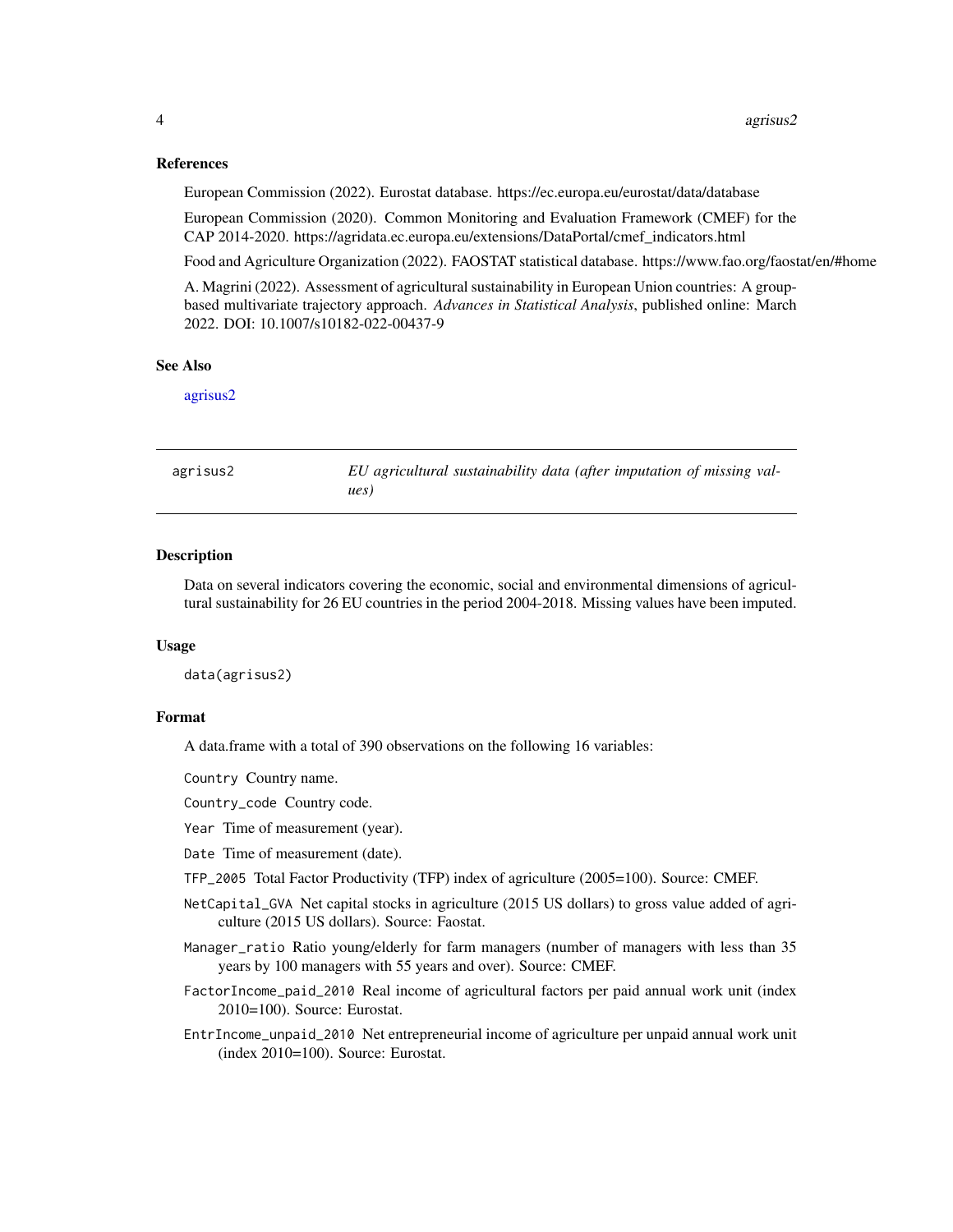- <span id="page-4-0"></span>Income\_rur Median equivalised net income in rural areas (power purchasing standard). Source: Eurostat.
- Unempl\_rur At-risk-of-poverty rate in rural areas (%). Source: Eurostat.
- Poverty\_rur Unemployment rate in rural areas (%). Source: Eurostat.
- RenewProd Production of renewable energy from agriculture (share of total production of renewable energy, %). Source: CMEF.
- Organic\_p Area under organic cultivation (share of utilized agricultural area, %). Source: Faostat.
- GHG\_UAA Greenhouse gas emissions due to agriculture (million CO2 equivalent grams per hectare of utilized agricultural area). Source: Faostat.
- GNB\_UAA Gross nitrogen balance (tonnes of nutrient per hectare of utilized agricultural area). Source: Eurostat.

#### **Note**

This is the dataset employed in Magrini (2022) after imputation of missing values according to a group-based multivariate trajectory model with three groups and three polynomial degrees.

#### References

European Commission (2022). Eurostat database. https://ec.europa.eu/eurostat/data/database

European Commission (2020). Common Monitoring and Evaluation Framework (CMEF) for the CAP 2014-2020. https://agridata.ec.europa.eu/extensions/DataPortal/cmef\_indicators.html

Food and Agriculture Organization (2022). FAOSTAT statistical database. https://www.fao.org/faostat/en/#home

A. Magrini (2022). Assessment of agricultural sustainability in European Union countries: A groupbased multivariate trajectory approach. *Advances in Statistical Analysis*, published online: March 2022. DOI: 10.1007/s10182-022-00437-9

#### See Also

[agrisus](#page-2-1)

<span id="page-4-1"></span>

gbmt *Estimation of a group-based multivariate trajectory model*

#### Description

Estimation of a group-based multivariate trajectory model through the Expectation-Maximization (EM) algorithm. Missing values are allowed and the panel may be unbalanced.

#### Usage

gbmt(x.names, unit, time, ng=1, d=2, data, scaling=2, pruning=TRUE, nstart=NULL, tol=1e-4, maxit=1000, quiet=FALSE)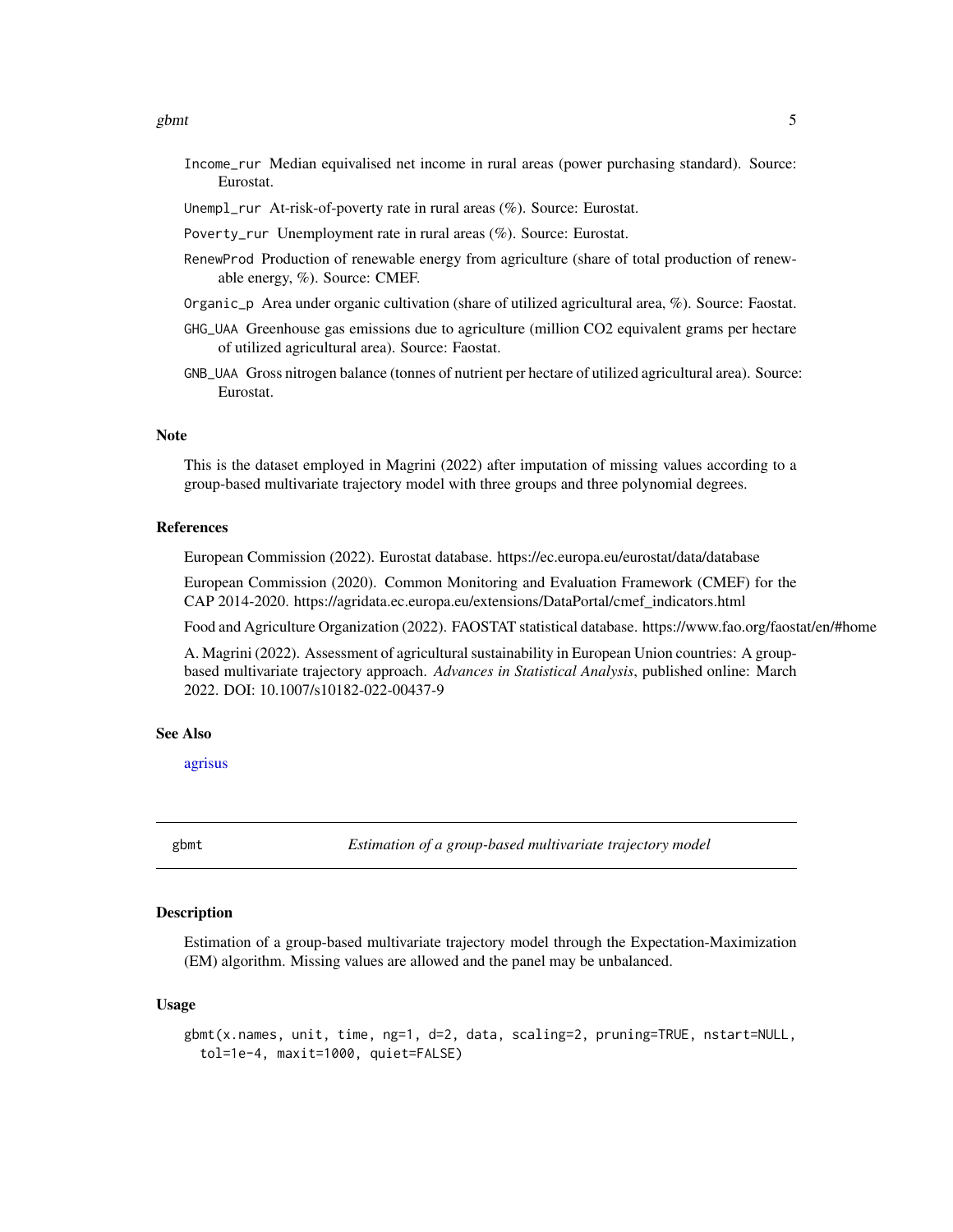#### Arguments

| x.names | Character vector including the names of the indicators.                                                                                                                                                                                                                                                                                                                                                                                                                                                                                                                                                                                                                          |
|---------|----------------------------------------------------------------------------------------------------------------------------------------------------------------------------------------------------------------------------------------------------------------------------------------------------------------------------------------------------------------------------------------------------------------------------------------------------------------------------------------------------------------------------------------------------------------------------------------------------------------------------------------------------------------------------------|
| unit    | Character indicating the name of the variable identifying the units.                                                                                                                                                                                                                                                                                                                                                                                                                                                                                                                                                                                                             |
| time    | Character indicating the name of the variable identifying the time points.                                                                                                                                                                                                                                                                                                                                                                                                                                                                                                                                                                                                       |
| ng      | Positive integer value indicating the number of groups to create. Default is 1.                                                                                                                                                                                                                                                                                                                                                                                                                                                                                                                                                                                                  |
| d       | Positive integer value indicating the polynomial degree of group trajectories.<br>Default is 2.                                                                                                                                                                                                                                                                                                                                                                                                                                                                                                                                                                                  |
| data    | Object of class data. frame containing the variables indicated in arguments<br>x.names, unit and time. The variable indicated in argument unit must be<br>of type 'character' or 'factor' and cannot contain missing values. The variable<br>indicated in argument time must be of type 'numeric' or 'Date' and cannot con-<br>tain missing values. Variables indicated in argument x.names must be of type<br>'numeric' and may contain missing values. Variables indicated in argument<br>x. names which are completely missing or not present in data will be ignored.<br>The time points may differ across units (unbalanced panel) but they must be<br>unique within units. |
| scaling | Normalisation method, that should be indicated as: 0 (no normalisation), 1 (cen-<br>tering), 2 (standardization), 3 (ratio to the mean) and 4 (logarithmic ratio to the<br>mean). Default is 2 (standardization). See 'Details'.                                                                                                                                                                                                                                                                                                                                                                                                                                                 |
| pruning | Logical value indicating whether non-significant polynomial terms should be<br>dropped. Default is TRUE. See 'Details'.                                                                                                                                                                                                                                                                                                                                                                                                                                                                                                                                                          |
| nstart  | Positive integer value indicating the number of random restarts of the EM algo-<br>rithm. If NULL (the default), the EM algorithm is started from the solution of a<br>hierarchical cluster with Ward's linkage.                                                                                                                                                                                                                                                                                                                                                                                                                                                                 |
| tol     | Positive value indicating the tolerance of the EM algorithm. Default is 1e-4.                                                                                                                                                                                                                                                                                                                                                                                                                                                                                                                                                                                                    |
| maxit   | Positive integer value indicating the maximum number of iterations of the EM<br>algorithm. Default is 1000.                                                                                                                                                                                                                                                                                                                                                                                                                                                                                                                                                                      |
| quiet   | Logical value indicating whether prompt messages should be suppressed. De-<br>fault is FALSE.                                                                                                                                                                                                                                                                                                                                                                                                                                                                                                                                                                                    |

#### Details

Let  $Y_1, \ldots, Y_k, \ldots, Y_K$  be the considered indicators and  $y_{i,t} = (y_{i,t,1}, \ldots, y_{i,t,k}, \ldots, y_{i,t,K})'$  denote their observation on unit  $i$   $(i = 1, \ldots, n)$  at time  $t$   $(t = 1, \ldots, T)$ . Also, let  $\bar{y}_{i,k}$  and  $s_{i,k}$ be, respectively, sample mean and sample standard deviation of indicator  $Y_k$  for unit i across the whole period of observation. Each indicator is normalized within units according to one among the following normalisation methods:

0) no normalisation:

$$
y_{i,t,k}^* = y_{i,t,k}
$$

1) centering:

$$
y_{i,t,k}^* = y_{i,t,k} - \bar{y}_{i,k}
$$

2) standardization:

$$
y_{i,t,k}^* = \frac{y_{i,t,k} - \bar{y}_{i,k}}{s_{i,k}}
$$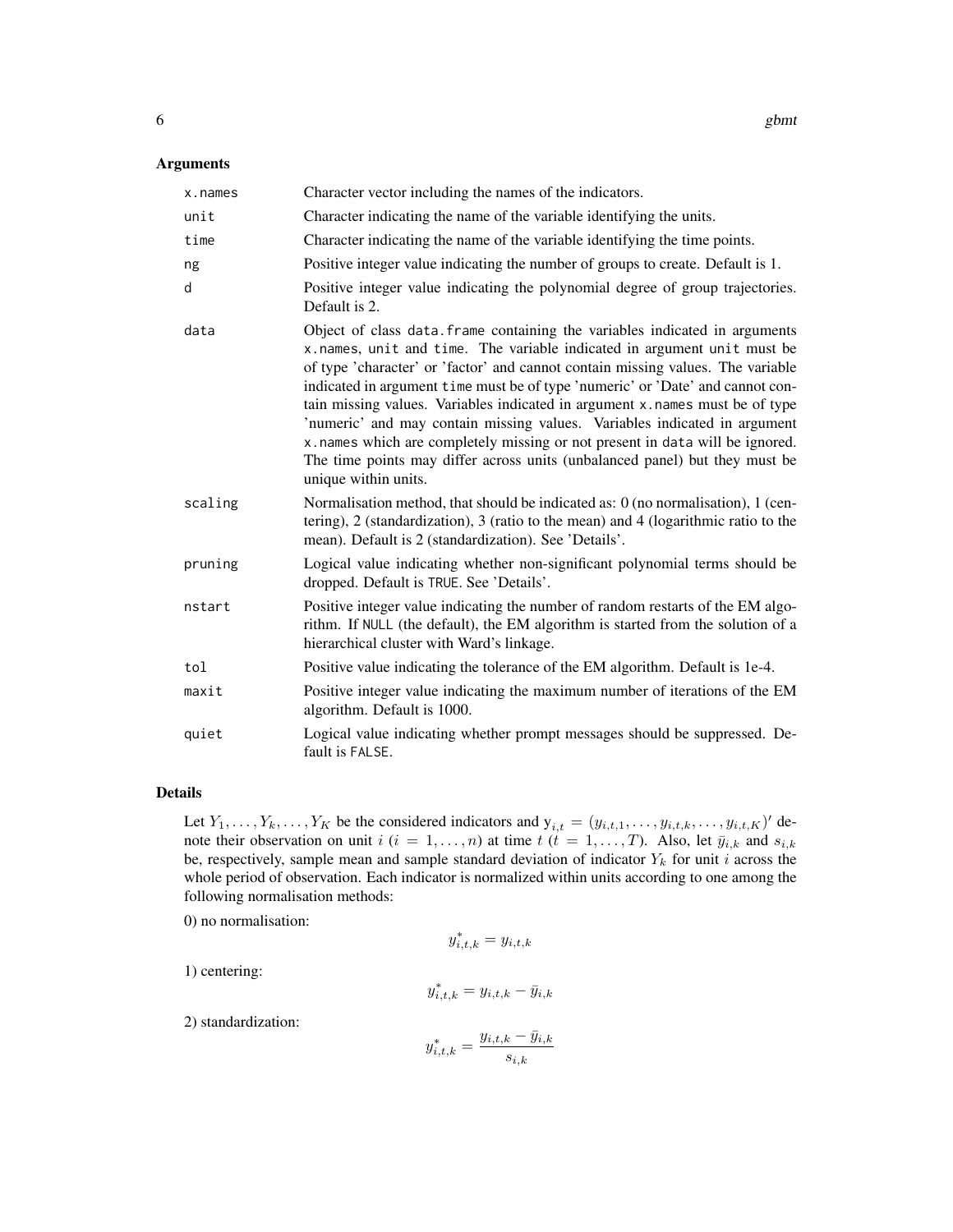<span id="page-6-0"></span>gbmt  $\sim$  7

3) ratio to the mean:

$$
y_{i,t,k}^* = \frac{y_{i,t,k}}{\bar{y}_{i,k}}
$$

4) logarithmic ratio to the mean:

$$
y_{i,t,k}^* = \log\left(\frac{y_{i,t,k}}{\bar{y}_{i,k}}\right) \approx \frac{y_{i,t,k} - \bar{y}_{i,k}}{\bar{y}_{i,k}}
$$

Normalisation is required if the trajectories have different levels across units. When indicators have different scales of measurement, standardization is needed to compare the measurements of different indicators. Ratio to the mean and logaritmic ratio to the mean allow comparisons among different indicators as well, but they can be applied only in case of strictly positive measurements.

Denote the hypothesized groups as  $j = 1, \ldots, J$  and let  $G_i$  be a latent variable taking value j if unit i belongs to group j. A group-based multivariate trajectory model with polynomial degree  $d$  is defined as:

$$
\mathbf{y}_{i,t}^* \mid G_i = j \sim \text{MVN}(\mu_j, \Sigma_j) \qquad j = 1, \dots, J
$$

$$
\mu_j = \mathbf{B}'_j \left(1, t, t^2, \dots, t^d\right)'
$$

where  $B_j$  is the  $(d+1) \times K$  matrix of regression coefficients in group j, and  $\Sigma_j$  is the  $K \times K$ covariance matrix of the indicators in group  $j$ . The likelihood of the model is:

$$
\mathcal{L}(\mathbf{B}_1,\ldots,\mathbf{B}_J,\Sigma_1,\ldots,\Sigma_J,\pi_1,\ldots,\pi_J)=\prod_{i=1}^n\left[\sum_{j=1}^J\pi_j\prod_{t=1}^T\phi(\mathbf{y}_{i,t}^* \mid \mathbf{B}_j,\Sigma_j)\right]
$$

where  $\phi(y_{i,t}^* \mid B_j, \Sigma_j)$  is the multivariate Normal density of  $y_{i,t}^*$  in group j, and  $\pi_j$  is the prior probability of group j. The posterior probability of group j for unit i is computed as:

$$
\Pr(G_i = j \mid \mathbf{y}_i^*) \equiv \pi_{i,j} = \frac{\hat{\pi}_j \prod_{t=1}^T \phi(\mathbf{y}_{i,t}^* \mid \hat{\mathbf{B}}_j, \hat{\Sigma}_j)}{\sum_{j=1}^J \hat{\pi}_j \prod_{t=1}^T \phi(\mathbf{y}_{i,t}^* \mid \hat{\mathbf{B}}_j, \hat{\Sigma}_j)}
$$

where the hat symbol above a parameter denotes the estimated value for that parameter. See the vignette of the package and Magrini (2022) for details on maximum likelihood estimation through the EM algorithm.

S3 methods available for class gbmt include:

- print: to see the estimated regression coefficients for each group;
- summary: to obtain the summary of the linear regressions (a list with one component for each group and each indicator);
- plot: to display estimated and predicted trajectories. See [plot.gbmt](#page-8-1) for details;
- coef: to see the estimated coefficients (a list with one component for each group);
- fitted: to obtain the fitted values, equating to the estimated group trajectories (a list with one component for each group);
- residuals: to obtain the residuals (a list with one component for each group);
- predict: to perform prediction on trajectories. See [predict.gbmt](#page-12-1) for details.
- logLik: to get the log likelihood;
- AIC, extractAIC: to get the Akaike information criterion;
- BIC: to get the Bayesian information criterion.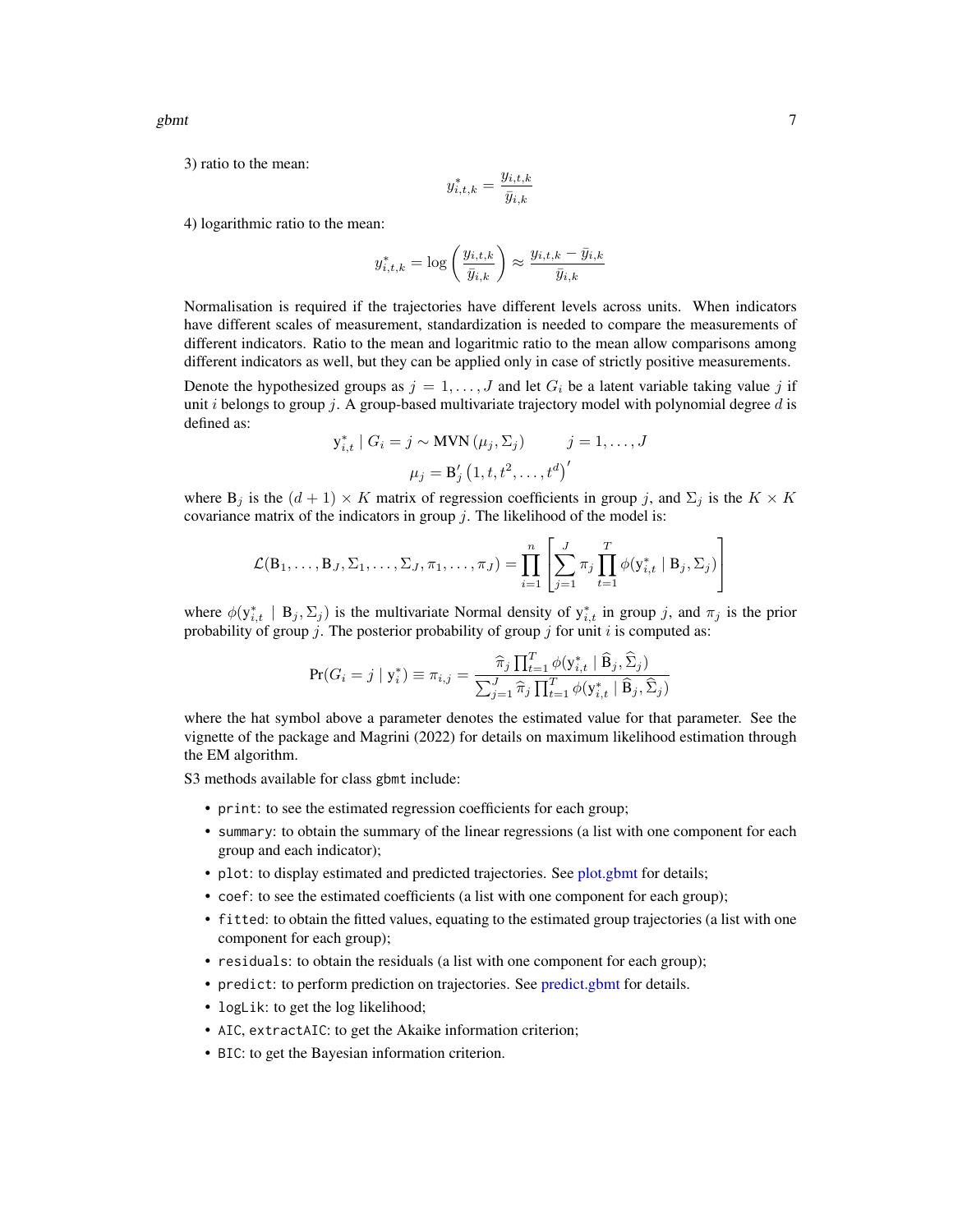#### <span id="page-7-0"></span>Value

An object of class gbmt, including the following components:

- call: list including details on the call.
- prior: vector including the estimated prior probabilities.
- beta: list of matrices, one for each group, including the estimated regression coefficients.
- Sigma: list of matrices, one for each group, including the estimated covariance matrix of the indicators.
- posterior: matrix including posterior probabilities.
- Xmat: the model matrix employed for each indicator in each group.
- fitted: list of matrices, one for each group, including the estimated group trajectories.
- reg: list of objects of class lm, one for each group and each indicator, including the fitted regressions.
- assign: vector indicating the assignement of the units to the groups.
- assign.list: list indicating the assignement of the units to the groups.
- logLik: log-likelihood of the model.
- npar: total number of free parameters in the model.
- ic: information criteria for the model (see Magrini, 2022 for details.
- appa: average posterior probability of assignments (APPA) for the model.
- data.orig: data provided to argument data.
- data.scaled: data after normalization.
- data.imputed: data after imputation of missing values, equal to data.orig if there are no missing data.
- em: matrix with one row for each run of the EM algorithm, including log-likelihood, number of iterations and convergence status (1=yes, 0=no).

#### References

A. Magrini (2022). Assessment of agricultural sustainability in European Union countries: A groupbased multivariate trajectory approach. *Advances in Statistical Analysis*, published online: March 2022. DOI: 10.1007/s10182-022-00437-9

#### See Also

[plot.gbmt;](#page-8-1) [predict.gbmt.](#page-12-1)

#### Examples

```
data(agrisus2)
```

```
# names of indicators (just a subset for illustration)
varNames <- c("TFP_2005", "NetCapital_GVA",
  "Income_rur", "Unempl_rur", "GHG_UAA", "GNB_N_UAA")
```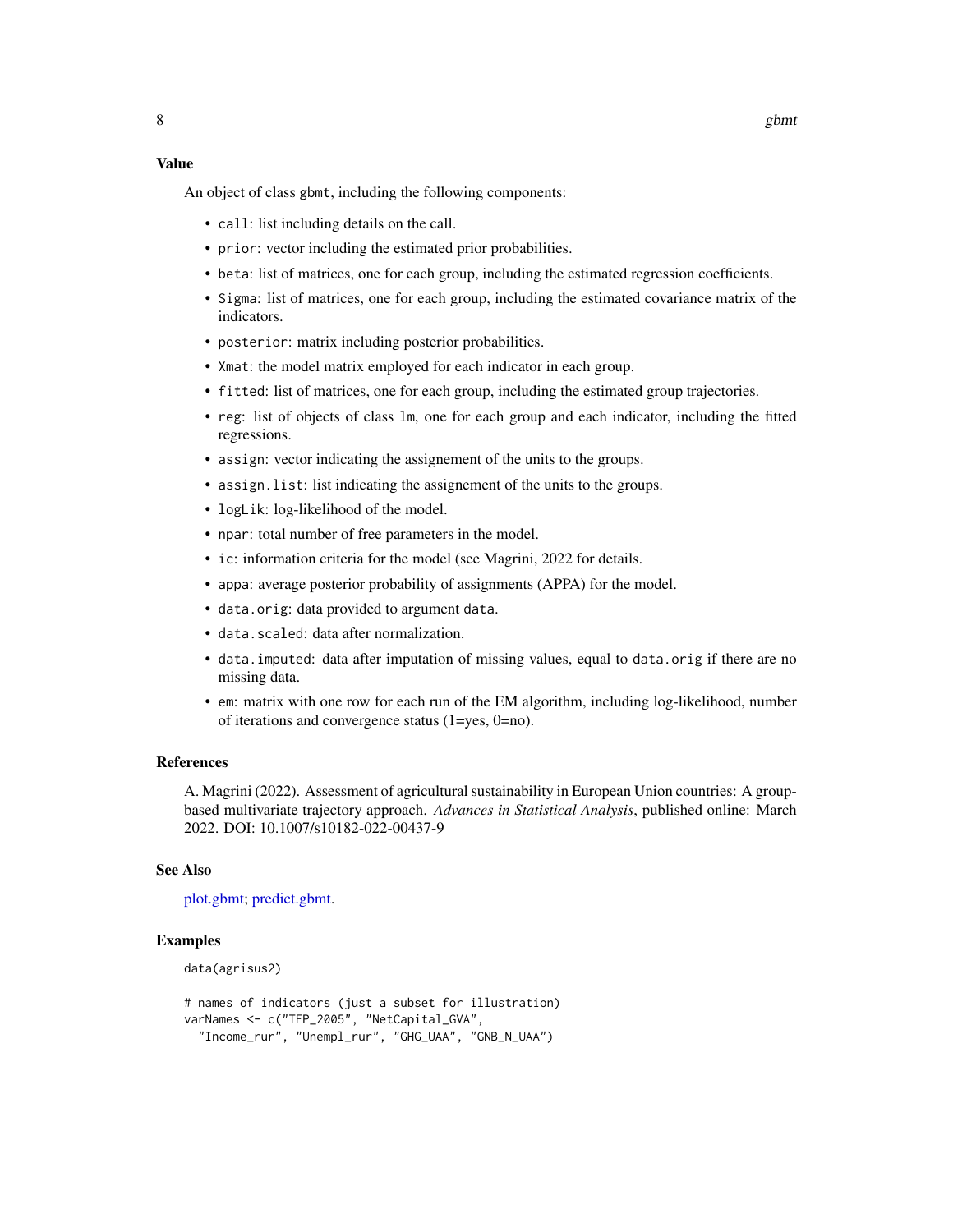#### <span id="page-8-0"></span>plot.gbmt 9

```
# model with 2 degrees and 3 groups using the imputed dataset
# - log ratio to the mean is used as normalisation (scaling=4), thus values
# represent relative changes with respect to country averages (see Magrini, 2022)
# - by default, standardization (scaling=2) is used.
m3_2 <- gbmt(x.names=varNames, unit="Country", time="Year", d=2, ng=3, data=agrisus2, scaling=4)
## NOT RUN: same model with multiple random restarts
#m3_2r <- gbmt(x.names=varNames, unit="Country", time="Year", d=2, ng=3, data=agrisus2,
# scaling=4, nstart=10)
# resulting groups
m3_2$assign.list
# estimated group trajectories
m3_2$fitted
# summary of regressions by group
summary(m3_2)
# fit a model with 4 groups
m4_2 <- gbmt(x.names=varNames, unit="Country", time="Year", d=2, ng=4, data=agrisus2,
  scaling=4)
rbind(m3_2$ic, m4_2$ic) ## comparison
```
<span id="page-8-1"></span>

plot.gbmt *Graphics for a group-based multivariate trajectory model*

#### Description

Visualization of estimated and predicted trajectories.

#### Usage

```
## S3 method for class 'gbmt'
plot(x, group=NULL, unit=NULL, x.names=NULL, n.ahead=0, bands=TRUE, conf=0.95,
 observed=TRUE, equal.scale=FALSE, trim=0, ylim=NULL, xlab="", ylab="", titles=NULL,
  add.grid=TRUE, col=NULL, transparency=-1, add.legend=TRUE, pos.legend=c(0,0),
  cex.legend=0.6, mar=c(5.1,4.1,4.1,2.1), ...)
```
#### Arguments

| x     | Object of class gbmt.                                                                                                                                                                                                  |
|-------|------------------------------------------------------------------------------------------------------------------------------------------------------------------------------------------------------------------------|
| group | Numerical value indicating the group for which the estimated trajectories should<br>be displayed. If NULL (the default), the estimated trajectories for each group will<br>be overlapped. Ignored if unit is not NULL. |
| unit  | Character indicating the name of the unit for which estimated trajectories should<br>be displayed. If NULL (the default), estimated group trajectories are displayed.                                                  |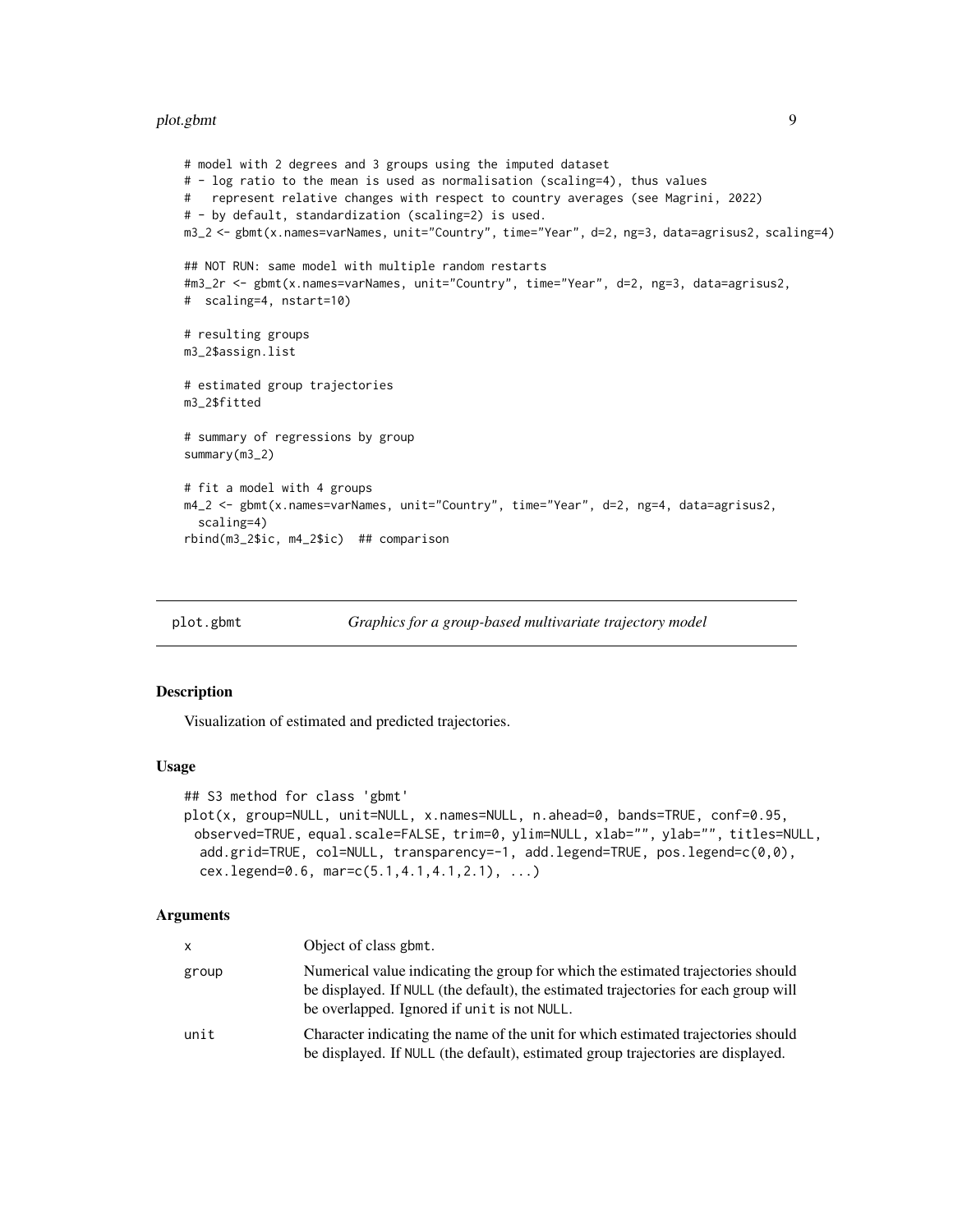| x.names      | Character including the names of the indicators for which the estimated tra-<br>jectory should be displayed. If NULL (the default), estimated trajectories of all<br>indicators are displayed.                                                                                                                                                                                                                                  |
|--------------|---------------------------------------------------------------------------------------------------------------------------------------------------------------------------------------------------------------------------------------------------------------------------------------------------------------------------------------------------------------------------------------------------------------------------------|
| n.ahead      | Non-negative integer value indicating the number of steps ahead to perform pre-<br>diction. Default is 0, meaning no prediction.                                                                                                                                                                                                                                                                                                |
| bands        | Logical value indicating whether the prediction bands for should be drawn. De-<br>fault is TRUE.                                                                                                                                                                                                                                                                                                                                |
| conf         | Numerical value indicating the confidence level for the prediction bands. De-<br>fault is 0.05. Ignored if bands is FALSE.                                                                                                                                                                                                                                                                                                      |
| observed     | Logical indicating whether observed trajectories should be drawn. Default is<br>TRUE. Ignored if both group and unit are NULL.                                                                                                                                                                                                                                                                                                  |
| equal.scale  | Logical indicating whether indicators should have the same scale across all<br>groups. Default is FALSE. Ignored if ylim is not NULL or if unit is not NULL.                                                                                                                                                                                                                                                                    |
| trim         | Numerical value indicating the proportion of extreme values to trim when either<br>equal. scale is TRUE. Ignored if observed is FALSE or both group and unit<br>are NULL. Default is 0, meaning no trim.                                                                                                                                                                                                                        |
| ylim         | vector of length 2 indicating the limits of the y-axis, which will be applied to all<br>indicators. If NULL (the default), it will be determined independently for each<br>indicator based on data, unless equal. scale is TRUE.                                                                                                                                                                                                |
| xlab         | label for the x-axis, which will be applied to all indicators. Default is empty<br>string.                                                                                                                                                                                                                                                                                                                                      |
| ylab         | label for the y-axis, which will be applied to all indicators. Default is empty<br>strings.                                                                                                                                                                                                                                                                                                                                     |
| titles       | vector of titles for the indicators. If NULL, the name of the indicators is used as<br>title.                                                                                                                                                                                                                                                                                                                                   |
| add.grid     | Logical value indicating whether the grid should be added. Default is TRUE.                                                                                                                                                                                                                                                                                                                                                     |
| col          | Character or numerical vector indicating the color of group trajectories. If group<br>is not NULL, only the first valid color is considered. If group is NULL and there are<br>more than ng valid colors, only the first ng valid colors are considered, otherwise<br>valid colors are recycled to achieve a total number equal to ng. If NULL (the<br>default), colors of group trajectories will be determined automatically. |
| transparency | Numerical value between 0 and 100 indicating the trasparency of prediction<br>regions. Value 75 is suggested. If negative, only prediction bands are displayed.<br>Default is -1. Ignored if group is not NULL or bands is FALSE.                                                                                                                                                                                               |
| add.legend   | Logical value indicating whether the legend for groups should be added. Default<br>is TRUE.                                                                                                                                                                                                                                                                                                                                     |
| pos.legend   | Numerical vector of length 2 indicating the horizontal-vertical shift of the legend<br>for groups with respect to the position 'topleft'. Default is $c(0,0)$ . Ignored if<br>group is not NULL or add. legend is FALSE.                                                                                                                                                                                                        |
| cex.legend   | Expansion factor relative to the legend for groups. Default is 0.6. Ignored if<br>group is not NULL or add. legend is FALSE.                                                                                                                                                                                                                                                                                                    |
| mar          | Numerical vector of length 4 indicating the margin size in the order: bottom, left,<br>top, right, which will be applied to all indicators. Default is $c(5.1, 4.1, 4.1, 2.1)$ .                                                                                                                                                                                                                                                |
| .            | Further graphical parameters.                                                                                                                                                                                                                                                                                                                                                                                                   |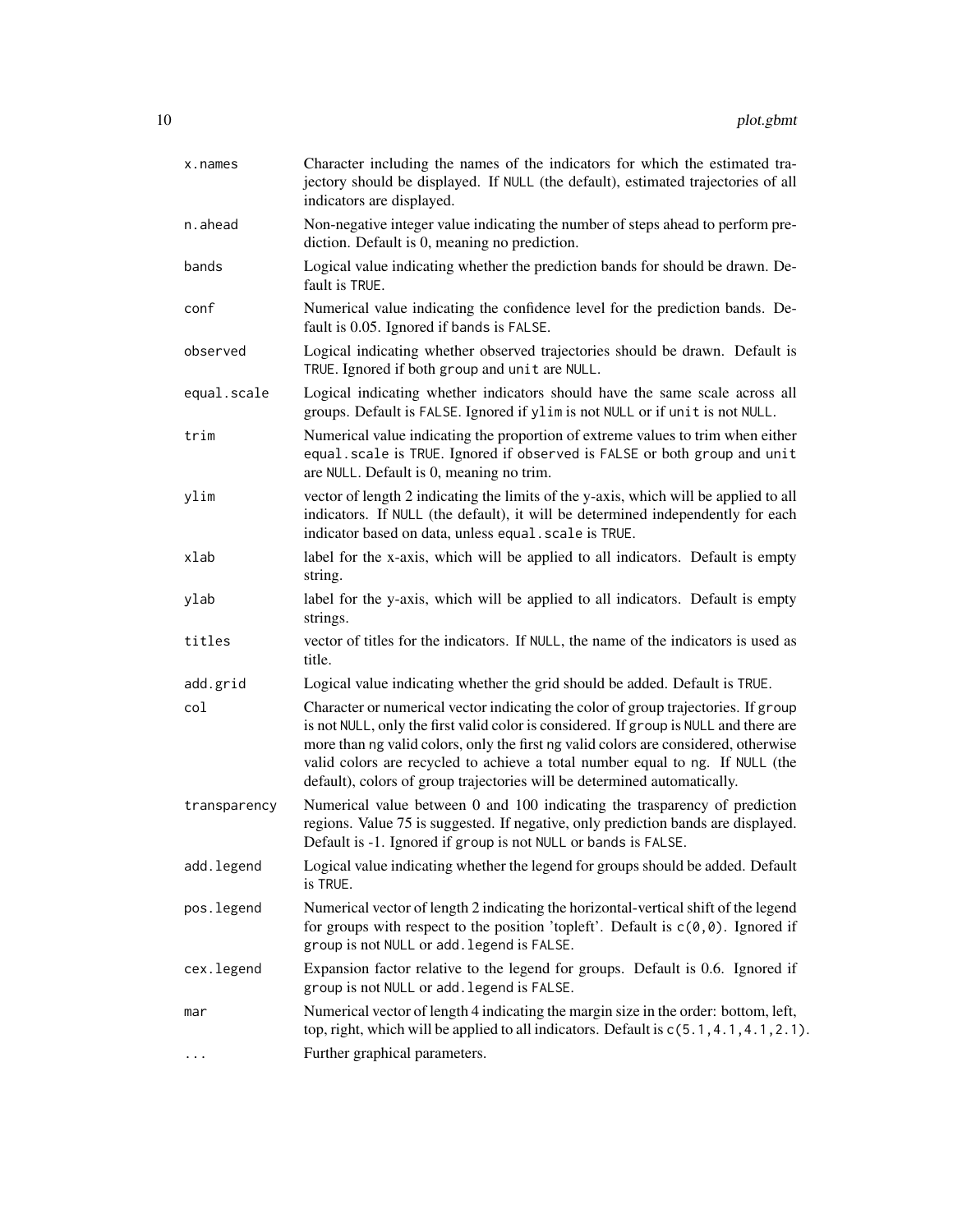<span id="page-10-0"></span>posterior that the contract of the contract of the contract of the contract of the contract of the contract of the contract of the contract of the contract of the contract of the contract of the contract of the contract of

#### Value

No return value.

#### Note

If unit is not NULL, values are back transformed to the original scales of indicators.

#### See Also

[gbmt.](#page-4-1)

#### Examples

data(agrisus2)

```
# names of indicators (just a subset for illustration)
varNames <- c("TFP_2005", "NetCapital_GVA",
  "Income_rur", "Unempl_rur", "GHG_UAA", "GNB_N_UAA")
# model with 2 polynomial degrees and 3 groups
m3_2 <- gbmt(x.names=varNames, unit="Country", time="Year", d=2, ng=3, data=agrisus2, scaling=4)
# group trajectories including 3 steps ahead prediction
mar0 < -c(3.1, 2.55, 3.1, 1.2)plot(m3_2, n.ahead=3, mar=mar0) ## overlapped groups
plot(m3_2, group=1, n.ahead=3, mar=mar0) ## group 1
plot(m3_2, group=2, n.ahead=3, mar=mar0) ## group 2
plot(m3_2, group=3, n.ahead=3, mar=mar0) ## group 3
# same scale to ease comparisons
plot(m3_2, n.ahead=3, mar=mar0, equal.scale=TRUE)
plot(m3_2, group=1, n.ahead=3, mar=mar0, equal.scale=TRUE, trim=0.05)
plot(m3_2, group=2, n.ahead=3, mar=mar0, equal.scale=TRUE, trim=0.05)
plot(m3_2, group=3, n.ahead=3, mar=mar0, equal.scale=TRUE, trim=0.05)
# overlapped groups with transparency
plot(m3_2, group=1, n.ahead=3, mar=mar0, equal.scale=TRUE, trim=0.05,
  transparency=80)
# trajectories including 3 steps ahead prediction for unit 'Italy'
plot(m3_2, unit="Italy", n.ahead=3, transparency=80)
```
<span id="page-10-1"></span>posterior *Posterior probabilities based on a group-based multivariate trajectory model*

#### **Description**

Computation of posterior probabilities for new units.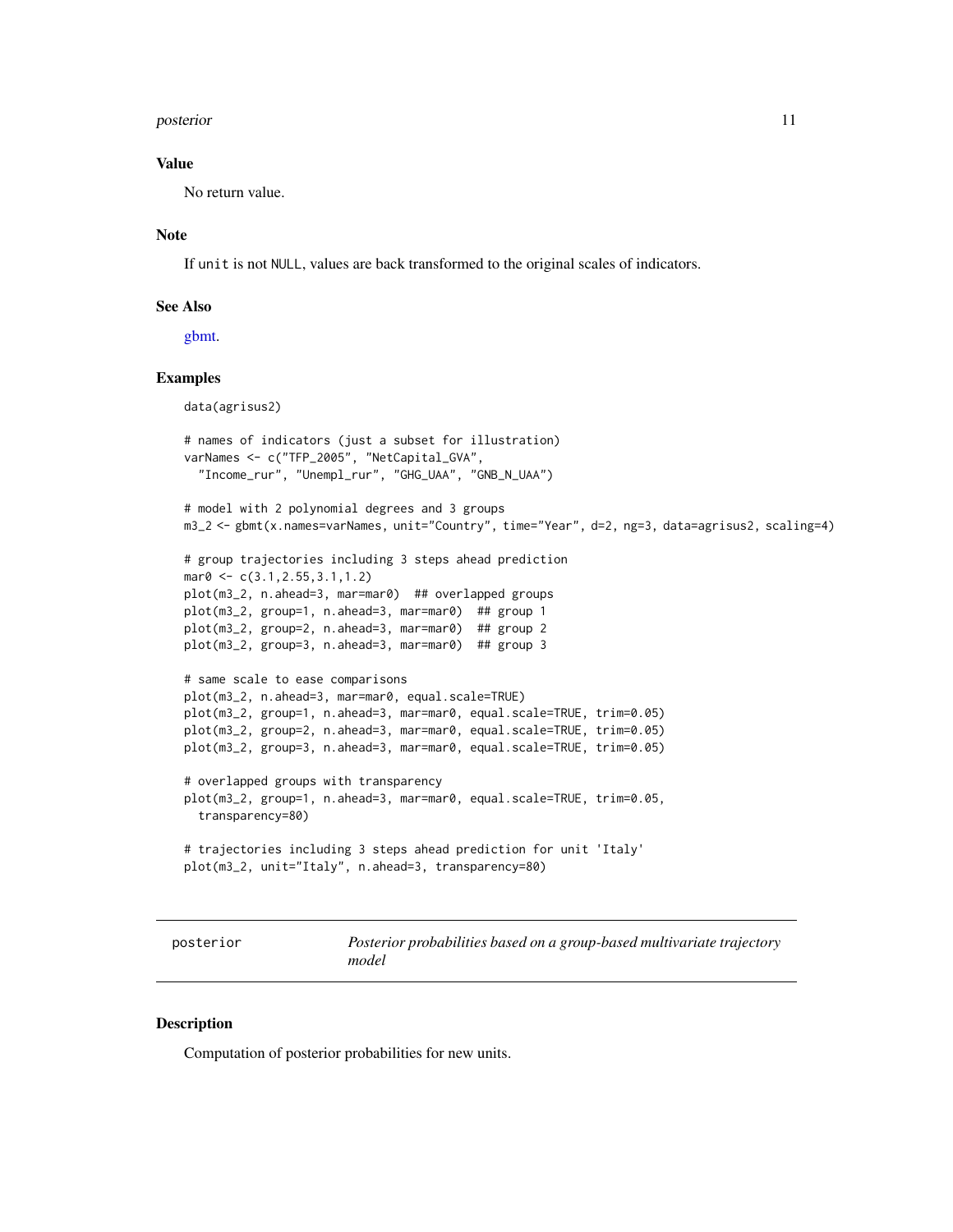#### Usage

posterior(x, newdata=NULL)

#### Arguments

| $\mathsf{x}$ | Object of class gbmt.                                                                                                                                                                                                                                                                                                                                                                                                 |
|--------------|-----------------------------------------------------------------------------------------------------------------------------------------------------------------------------------------------------------------------------------------------------------------------------------------------------------------------------------------------------------------------------------------------------------------------|
| newdata      | Object of class data. Frame containing the multivariate time series of the in-<br>dicators for the new units. If NULL (the default), posterior probabilities of the<br>sample units are returned. If newdata is not NULL, it must include the variable<br>identifying the time points. If newdata does not include the variable identifying<br>the units, it is assumed that all observations refer to the same unit. |

#### Value

An object of class data.frame with one entry for each unit, containing the posterior probability of each group for that unit.

#### Note

Data in newdata must be expressed on the original scale of the indicators. Normalisation is applied internally.

#### See Also

[gbmt.](#page-4-1)

#### Examples

```
data(agrisus2)
# names of indicators (just a subset for illustration)
varNames <- c("TFP_2005", "NetCapital_GVA",
  "Income_rur", "Unempl_rur", "GHG_UAA", "GNB_N_UAA")
# model with 2 polynomial degrees and 3 groups
m3_2 <- gbmt(x.names=varNames, unit="Country", time="Year", d=2, ng=3, data=agrisus2, scaling=4)
# pretend that 'Italy' is a new unit
posterior(m3_2, newdata=agrisus2[which(agrisus2$Country=="Italy"),])
# consider only the last 3 years
posterior(m3_2, newdata=
  agrisus2[which(agrisus2$Country=="Italy"&agrisus2$Year>=2016),]
  \lambda# provide more than one new unit
posterior(m3_2, newdata=
  agrisus2[which(agrisus2$Country%in%c("Italy","Austria","Greece")),]
  )
```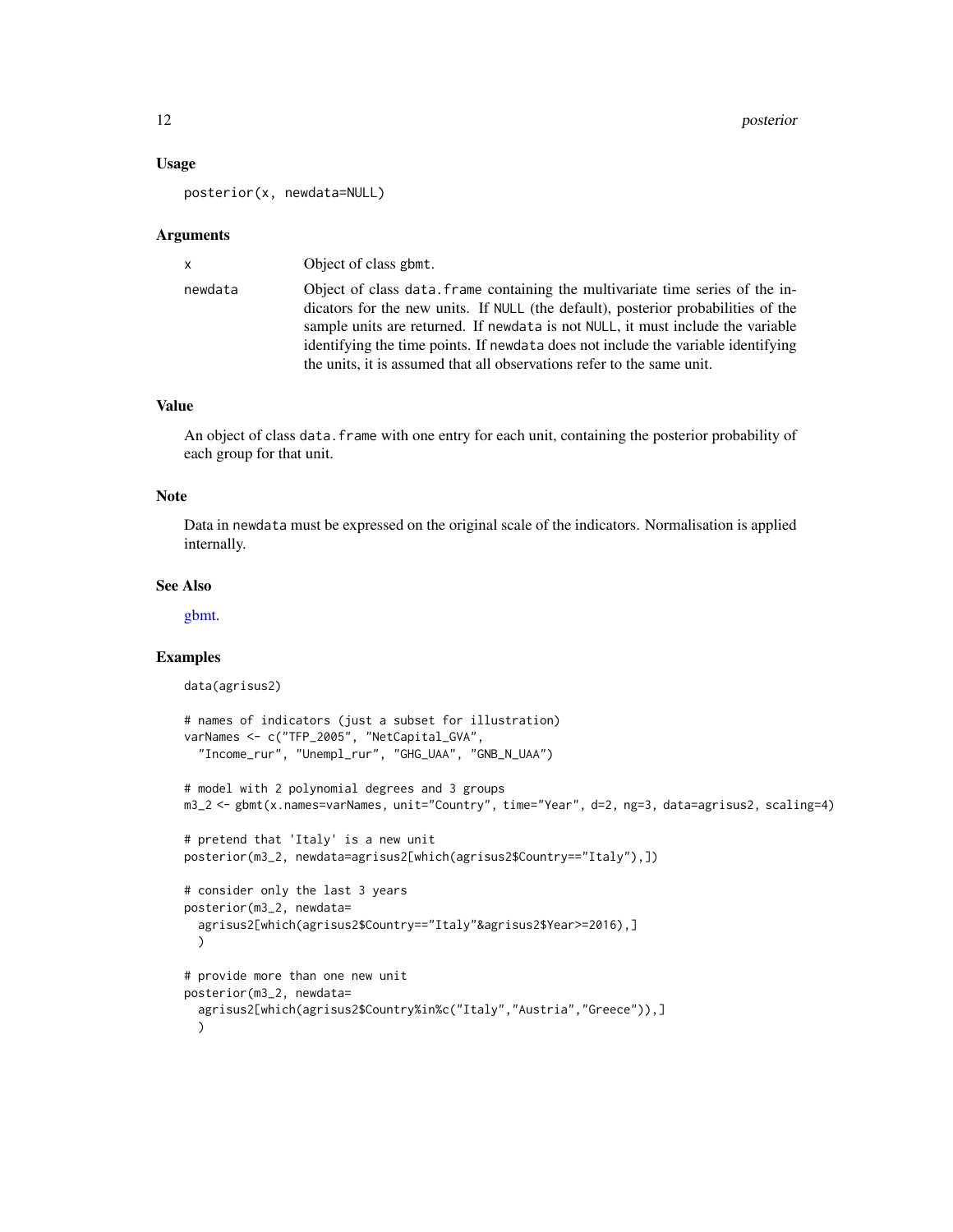<span id="page-12-1"></span><span id="page-12-0"></span>

#### Description

Computation of in-sample and/or out-of-sample prediction of trajectories.

#### Usage

```
## S3 method for class 'gbmt'
predict(object, unit=NULL, n.ahead=0, bands=TRUE, conf=0.95, in.sample=FALSE, ...)
```
#### Arguments

| object     | Object of class gbmt.                                                                                                                                                                                                              |
|------------|------------------------------------------------------------------------------------------------------------------------------------------------------------------------------------------------------------------------------------|
| unit       | Character indicating the name of the unit for which prediction should be per-<br>formed. If NULL (the default), group trajectories are predicted.                                                                                  |
| n.ahead    | Non-negative integer value indicating the number of steps ahead for prediction.<br>If a numerical vector is provided, only the maximum value is considered. If 0<br>(the default), in-sample prediction is returned.               |
| bands      | Logical value indicating whether the prediction bands should be computed.                                                                                                                                                          |
| conf       | Numerical value indicating the confidence level for the prediction bands. De-<br>fault is 0.05. Ignored if bands is FALSE.                                                                                                         |
| in.sample  | Logical value indicating whether in-sample prediction should be returned along<br>with out-of-sample one. If FALSE (the default) and n ahead is greater than 0,<br>out-of-sample prediction is returned. Ignored if n. ahead is 0. |
| $\ddots$ . | Further arguments for the generic predict method.                                                                                                                                                                                  |

#### Value

If unit is NULL, a list with one component for each group, including a list with one object of class data. frame for each indicator. Otherwise, a list with one object of class data. frame for each indicator. Each of these dataframes has one column containing point predictions if bands=FALSE, otherwise three columns containing point predictions and their respective predictive bands.

#### Note

If unit is not NULL, values are back transformed to the original scales of indicators.

#### See Also

[gbmt.](#page-4-1)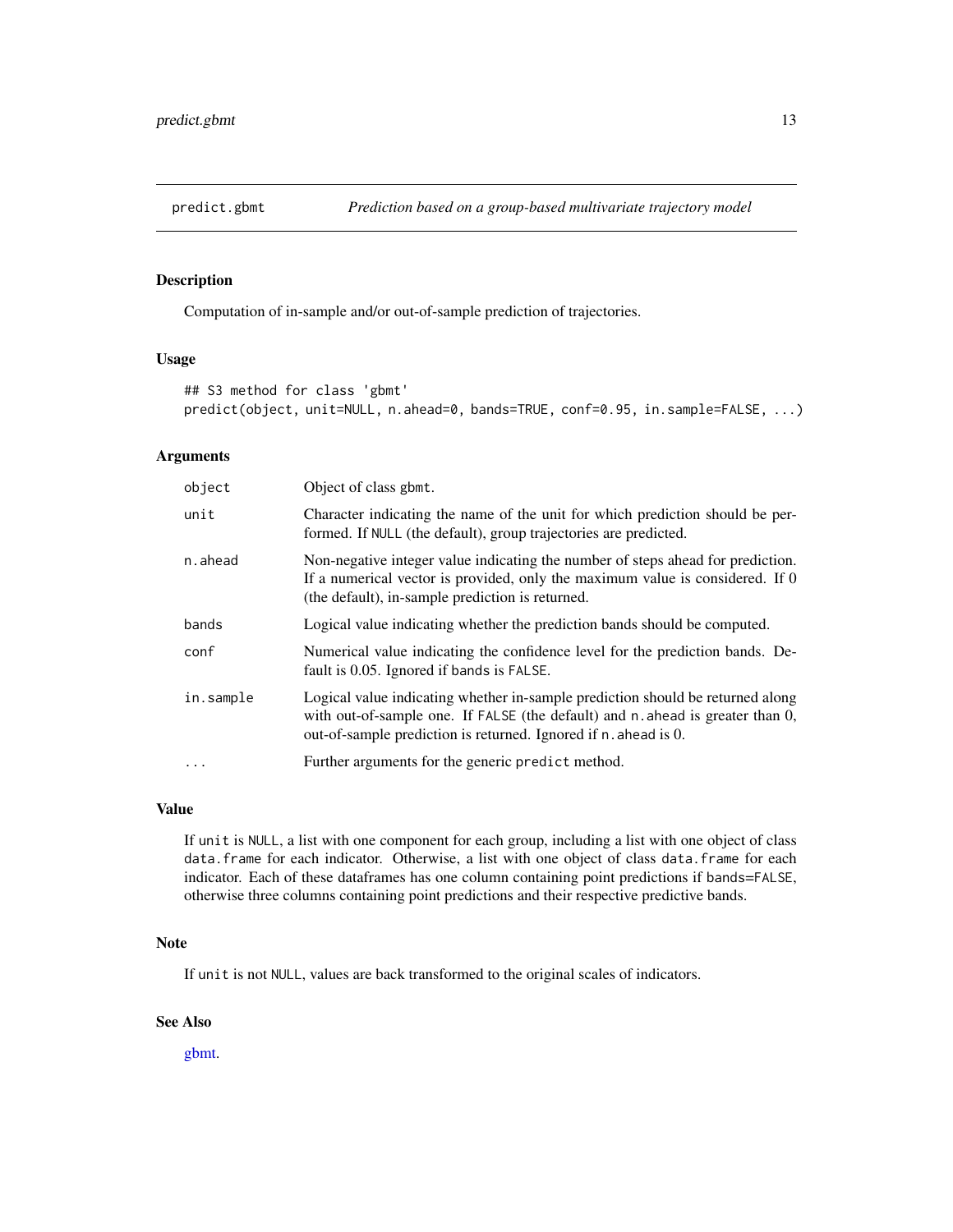#### Examples

```
data(agrisus2)
```

```
# names of indicators (just a subset for illustration)
varNames <- c("TFP_2005", "NetCapital_GVA",
  "Income_rur", "Unempl_rur", "GHG_UAA", "GNB_N_UAA")
# model with 2 polynomial degrees and 3 groups
m3_2 <- gbmt(x.names=varNames, unit="Country", time="Year", d=2, ng=3, data=agrisus2, scaling=4)
# 3 steps ahead prediction of group trajectories
predict(m3_2, n.ahead=3)
predict(m3_2, n.ahead=3, in.sample=TRUE) ## include in-sample prediction
# 3 steps ahead prediction for unit 'Italy'
predict(m3_2, unit="Italy", n.ahead=3)
predict(m3_2, unit="Italy", n.ahead=3, in.sample=TRUE) ## include in-sample prediction
```